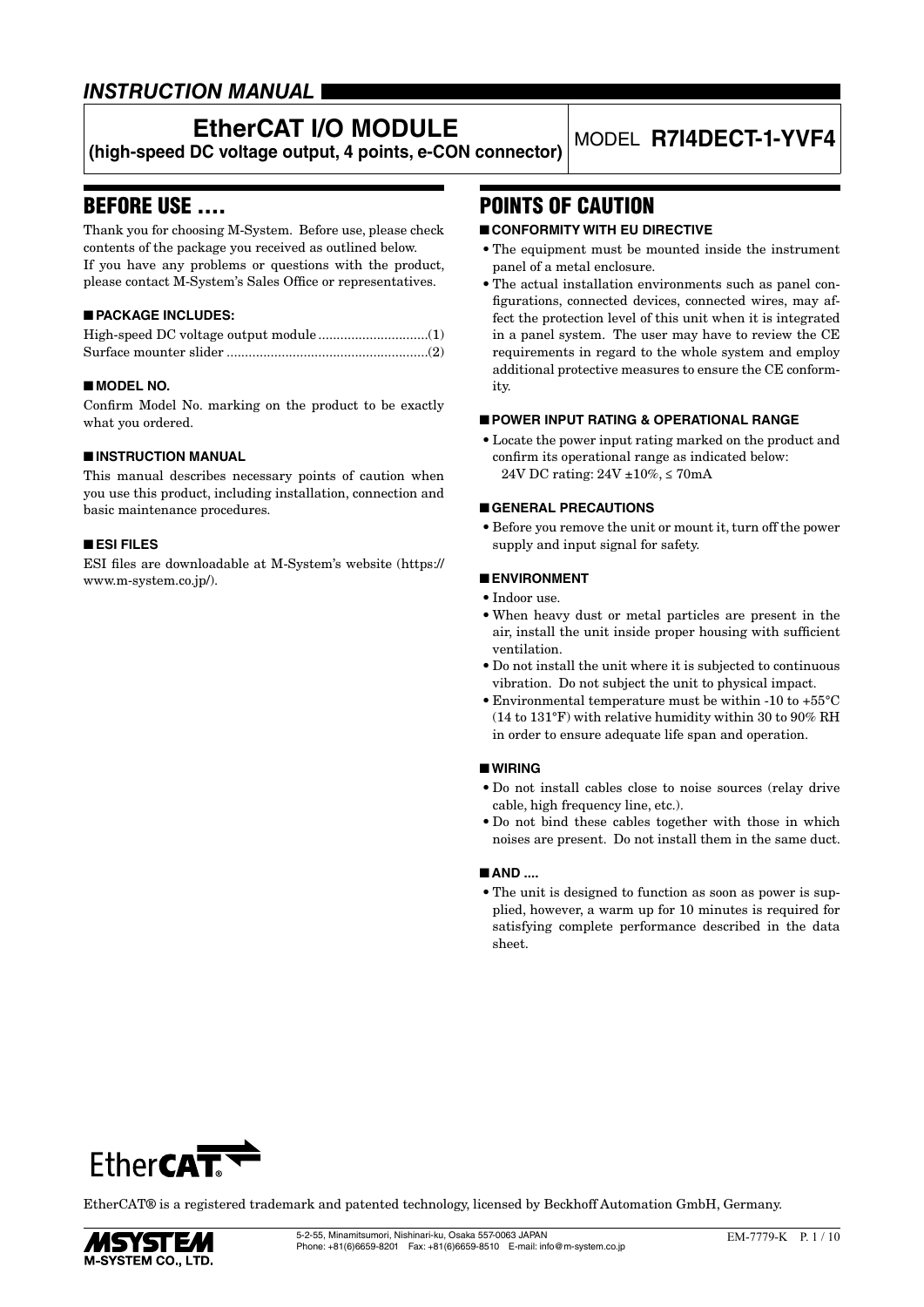# COMPONENT IDENTIFICATION

■ **FRONT VIEW**



# ■ **STATUS INDICATOR LED**

| ID         | <b>FUNCTION</b> | <b>COLOR</b> | <b>STATUS</b>  |                                |
|------------|-----------------|--------------|----------------|--------------------------------|
|            |                 |              | Off            | Error                          |
| Power      | Internal power  | Green        | On             | Normal                         |
|            |                 |              | Off            | <b>INIT</b>                    |
| <b>RUN</b> | Device state    | Green        | Blinking       | PRE-OPERATIONAL                |
|            |                 |              | Single Flash   | SAFE-OPERATIONAL               |
|            |                 |              | On             | <b>OPERATIONAL</b>             |
|            |                 |              | Off            | No error                       |
|            |                 | Red          | Blinking       | Invalid Configuration          |
| <b>ERR</b> | Error           |              | Single Flash   | Local error                    |
|            |                 |              | Double Flash   | Process data watchdog timeout/ |
|            |                 |              |                | EtherCAT watchdog timeout*1    |
|            |                 |              | O <sub>n</sub> | Application controller failure |
|            |                 |              | Off            | No Link                        |
| L/A IN     | IN port status  | Green        | Flickering     | Link and activity              |
|            |                 |              | On             | Link without activity          |
| L/A OUT    |                 | Green        | Off            | No Link                        |
|            | OUT port status |              | Flickering     | Link and activity              |
|            |                 |              | On             | Link without activity          |

\*1. Watchdog timeout is disabled for input-only slaves like R7I4DECT-1-SVF8N according to the EtherCAT specification.

| Blinking     | $200ms$ -On, $200ms$ -Off                 |
|--------------|-------------------------------------------|
| Single flash | $200ms$ -On, $1000ms$ -Off                |
| Double flash | 200ms-On, 200ms-Off, 200ms-On, 1000ms-Off |
| Flickering   | $50ms$ -On, $50ms$ -Off                   |

# ■ **FIXED ADDRESS SETTING ROTARY SW (ID selector)**

Fixed address 1 to 255 can be set using the two rotary switches each marked 0 to F in combination. When fixed address is not used, set the switches to 0. Settable range: 0 to 255 Factory default: 0



Fixed Address Setting (x16)

Fixed Address Setting (x1)

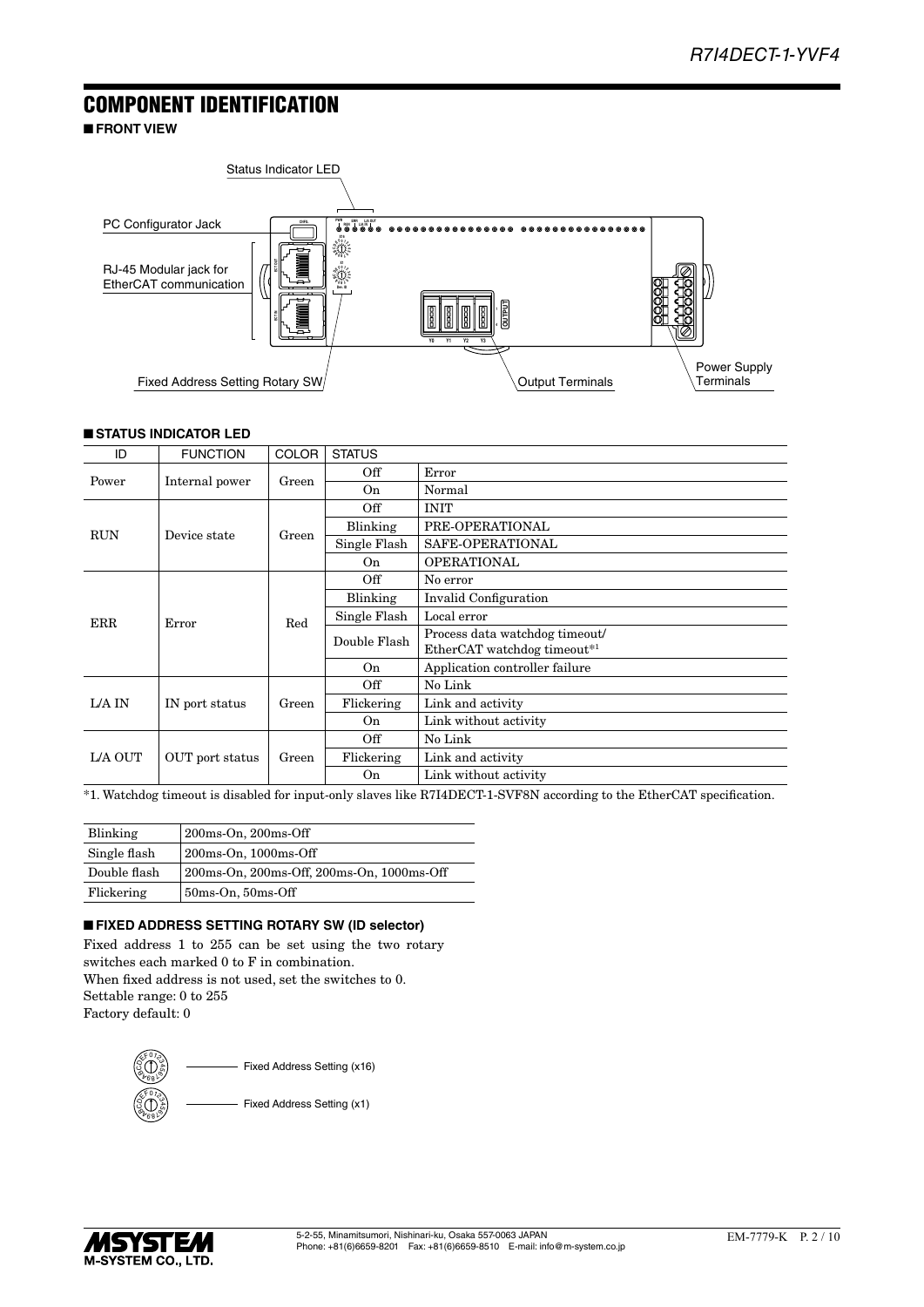# ■ **POWER SUPPLY**

**Cable connector**: TFMC1,5 / 5-STF-3,5 (Phoenix Contact) (comes with the unit) **Applicable wire size**: 0.2 − 1.5 mm2 **Stripped length**: 10 mm

# **Recommended solderless terminal**

- AI0,34 $-10$ TQ 0.34 mm<sup>2</sup> (Phoenix Contact)
- AI0,5 $-10$ WH  $(0.5)$  mm<sup>2</sup> (Phoenix Contact)
- $\bullet$  AI0,75-10GY 0.75 mm<sup>2</sup> (Phoenix Contact)
- $A1-10$ •  $A1,5-10$
- 1.0 mm<sup>2</sup> (Phoenix Contact) (Phoenix Contact)

|        | <b>PIN</b><br>No. | ID     | <b>FUNCTION</b>  |
|--------|-------------------|--------|------------------|
| 2      |                   | $PWR+$ | Power Supply     |
| 3      | 9                 | PWR-   | Power Supply     |
| 4<br>5 | з                 | FE     | Functional earth |
|        |                   | NC     |                  |
|        | 5                 | NC     |                  |

Note: The number marked on the connector is irrelevant to the pin number of the unit.

Perform wiring according to this instruction manual.

### ■ **INPUT TERMINAL ASSIGNMENTS · e-CON connector**

#### **• e-CON connector**

Recommended cable connector: 37104-()-000FL (3M Company) (does not come with the unit) (Specify wire size instead of ( ); refer to manufacturer's specifications for details.)

| ∟<br>◻ |    |    |  |
|--------|----|----|--|
| Y0     | Υ2 | ٢З |  |

|                | PIN No.<br><b>FUNCTION</b><br>PIN No.<br>ID |                  |                     | ID           | <b>FUNCTION</b> |                  |                     |
|----------------|---------------------------------------------|------------------|---------------------|--------------|-----------------|------------------|---------------------|
| Y <sub>0</sub> | 1                                           | NC.              | Unused              | Y2<br>1      |                 | NC.              | Unused              |
|                | $\overline{2}$                              | COM <sub>0</sub> | Common 0            | $\mathbf{2}$ |                 | COM2             | Common 2            |
|                | 3                                           | VL0              | Narrow span volt. 0 |              | 3               | VL2              | Narrow span volt. 2 |
|                | $\overline{4}$                              | VH <sub>0</sub>  | Wide span volt. 0   |              | $\overline{4}$  | VH <sub>2</sub>  | Wide span volt. 2   |
| Y1             | 1                                           | NC.              | Unused              | Y3           | 1               | NC.              | Unused              |
|                | $\overline{2}$                              | COM <sub>1</sub> | Common 1            |              | $\overline{2}$  | COM <sub>3</sub> | Common 3            |
|                | 3                                           | VL1              | Narrow span volt. 1 |              | 3               | VL3              | Narrow span volt. 3 |
|                | 4                                           | VH1              | Wide span volt. 1   |              | 4               | VH3              | Wide span volt. 3   |

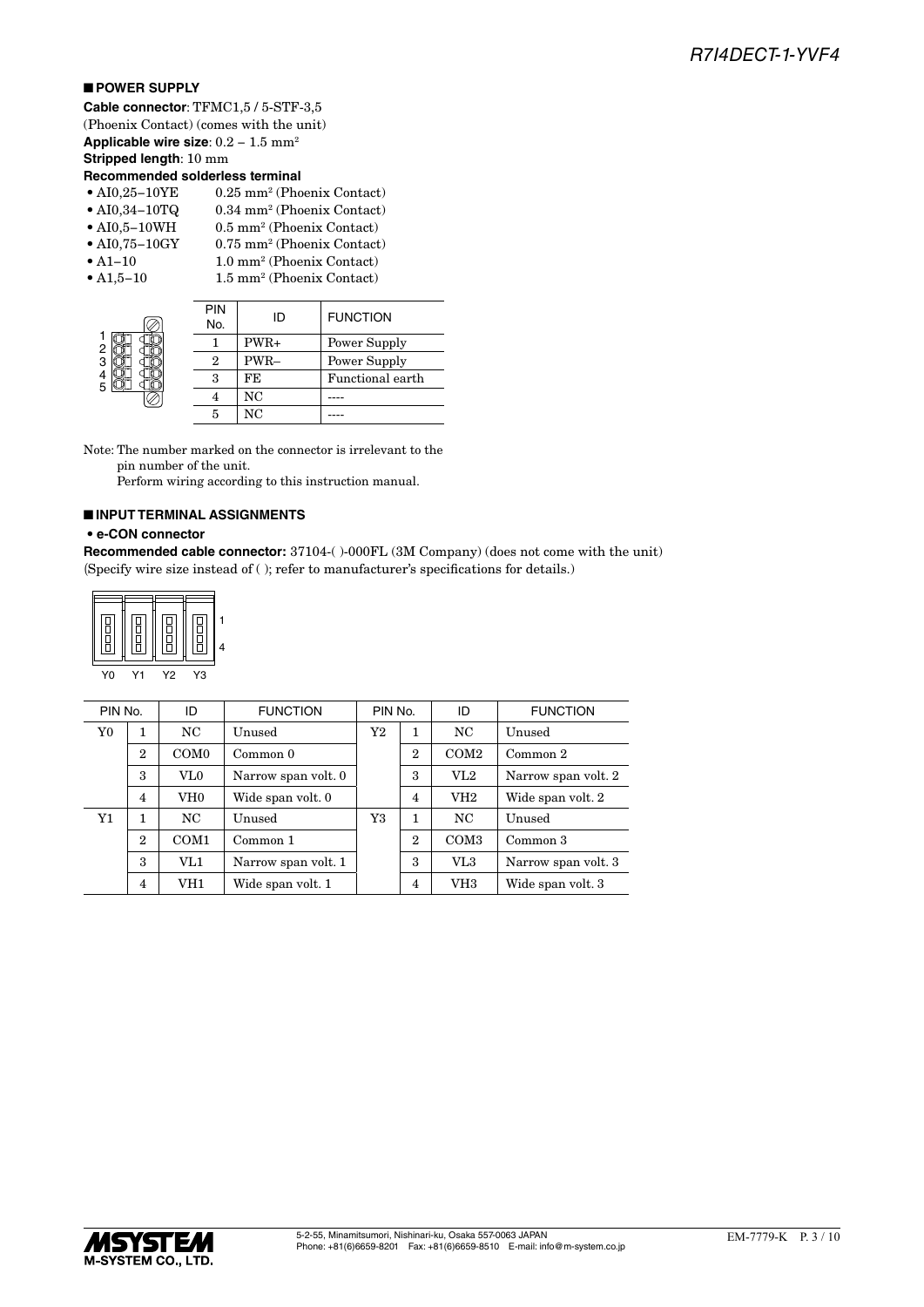# PC CONFIGURATOR

The following parameter items can be configured with the PC configurator software (model: R7CFG). Refer to the users manual of the software for detailed operations.

### ■ **CHANNEL INDIVIDUAL SETTING**

| <b>PARAMETER</b>     | <b>SETTING RANGE</b>      | <b>DEFAULT</b>  |
|----------------------|---------------------------|-----------------|
| Unused setting       | CH enable,                | CH enable       |
|                      | CH disable                |                 |
| Output range         | $-10$ to $+10V$ DC        | $-10$ to $+10V$ |
|                      | $-5$ to $+5V$ DC          | DC              |
|                      | $-1$ to $+1V$ DC          |                 |
|                      | $0$ to $10V$ DC           |                 |
|                      | $0$ to 5V DC              |                 |
|                      | $1$ to 5V DC              |                 |
|                      | $0$ to $1V$ DC            |                 |
|                      | $-0.5$ to $+0.5V$ DC      |                 |
| Bias setting         | $-320.00$ to $+320.00$    | $0.00\ (\%)$    |
|                      | $(\%)$                    |                 |
| Gain setting         | $-3.2000$ to $+3.2000$    | 1.0000          |
| Zero scaling value   | $-32,000$ to $+32,000$    | $\Omega$        |
| Full scaling value   | $-32,000$ to $+32,000$    | 10,000          |
| Output reset value*1 | $-15.00$ to $+115.00$ (%) | $-15.00\ (\%)$  |

### ■ **CHANNEL BATCH SETTING**

| <b>PARAMETER</b>                 | <b>SETTING RANGE</b> | <b>DEFAULT</b> |
|----------------------------------|----------------------|----------------|
| Output at communi-   Output hold |                      | Output hold    |
| cation error                     | Output clear         |                |

# MOUNTING INSTRUCTIONS

# ■ **DIN RAIL MOUNTING (PARALLEL)**

#### **• Mounting the unit**

- 1) Hook the upper hook at the rear side of the base onto the DIN rail.
- 2) Push the lower part of the unit in the direction of the arrow until the base is firmly fixed to the DIN rail.



#### **• Removing the unit**

- 1) Push down the slider using a minus screwdriver.
- 2) Pull out the lower part of the unit.
- 3) Remove the upper part of the unit from the DIN rail.



*MSYSTEM* **M-SYSTEM CO., LTD.** 

# 5-2-55, Minamitsumori, Nishinari-ku, Osaka 557-0063 JAPAN

# ■ **WALL MOUNTING**

1) Insert the two DIN rail mounter sliders until they click once, as shown below.



2) Mount the unit with M4 screws referring to the ["MOUNT-](#page-5-0)[ING REQUIREMENTS unit: mm \(inch\)" on page 6](#page-5-0). (Torque: 1.4 N∙m)

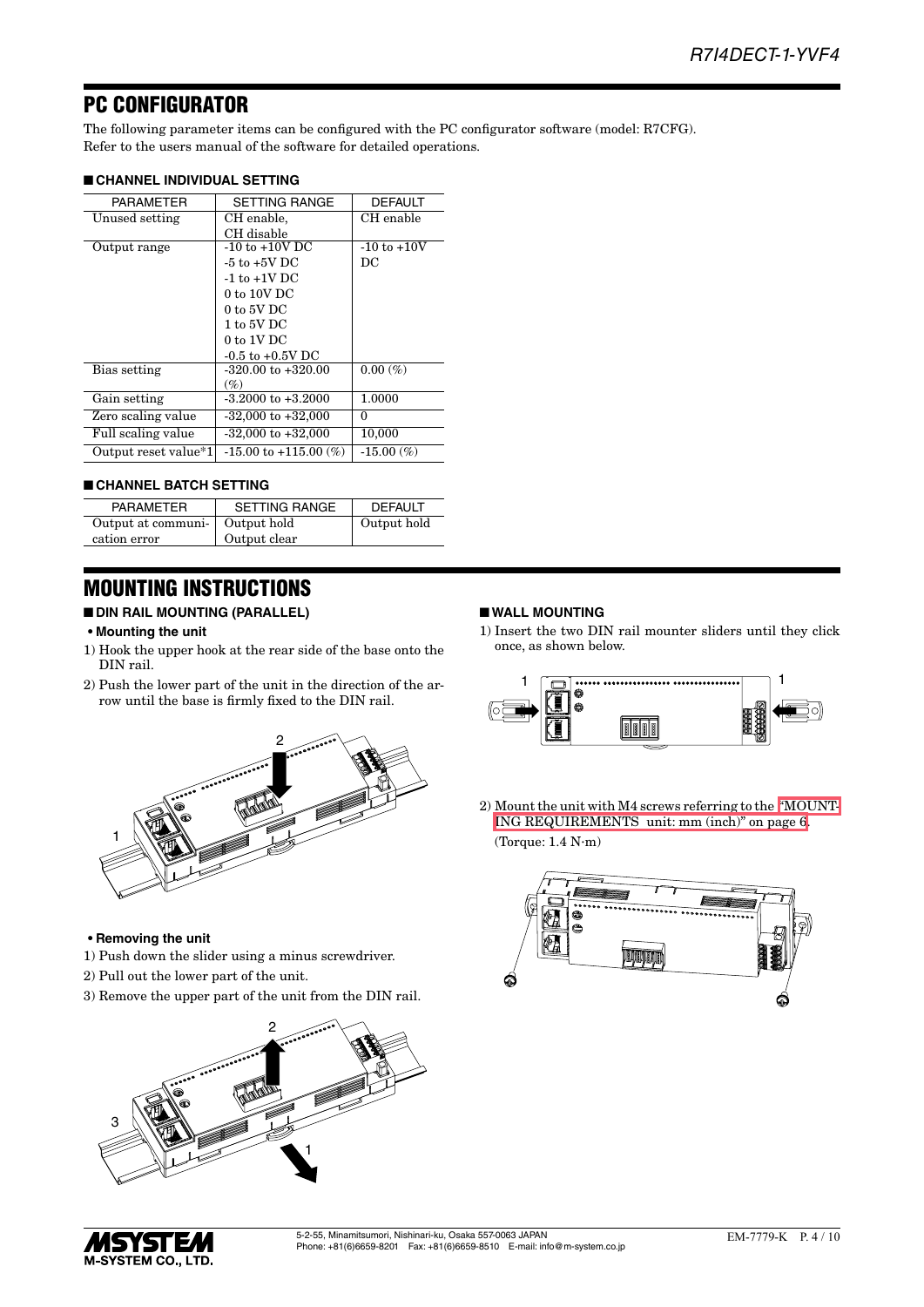# TERMINAL CONNECTIONS

Connect the unit as in the diagram below.

### ■ **EXTERNAL DIMENSIONS unit: mm (inch)**



# ■ **CONNECTION DIAGRAM**

Note: In order to improve EMC performance, bond the FE terminal to ground. Caution: FE terminal is NOT a protective conductor terminal.





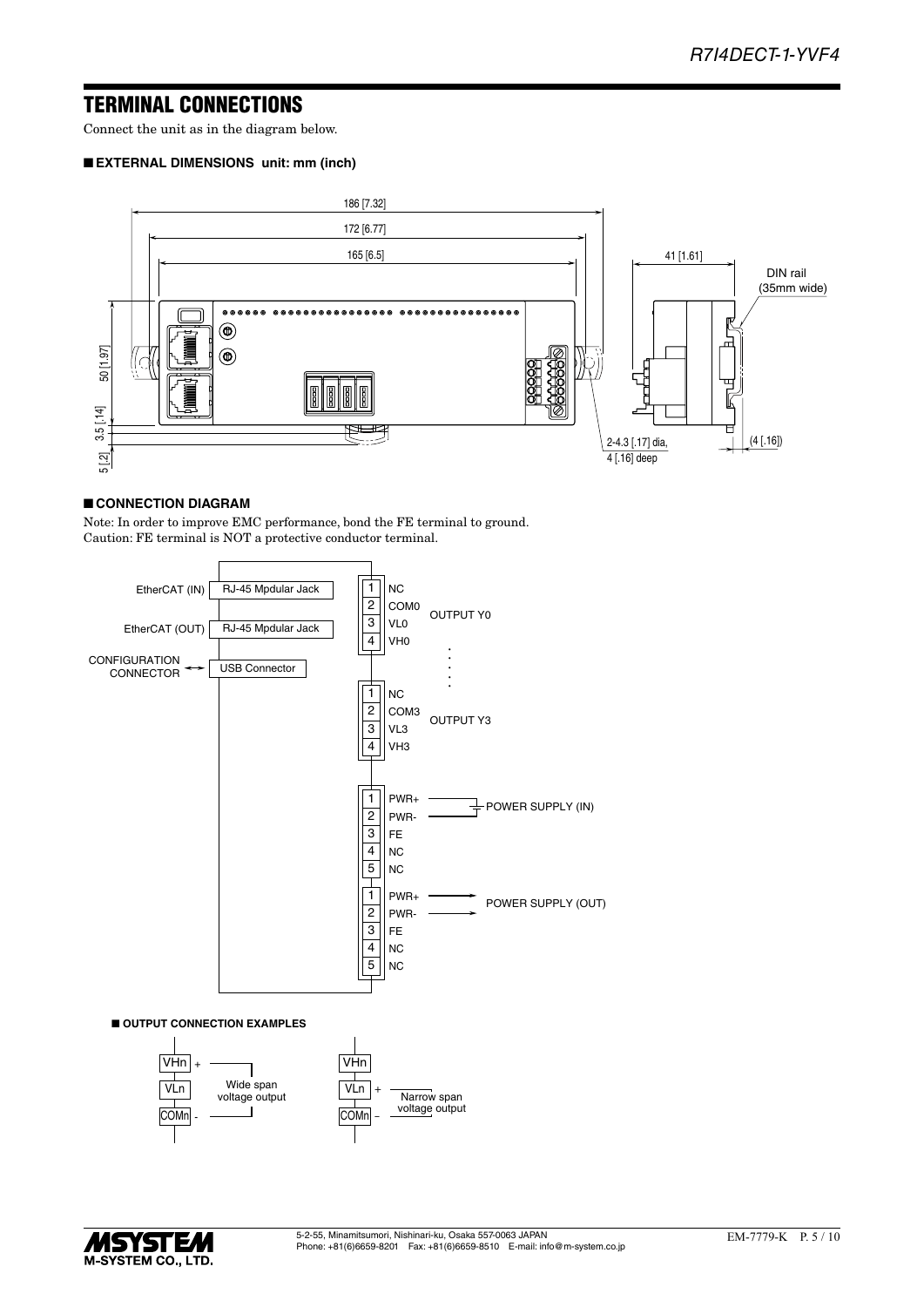# <span id="page-5-0"></span>MOUNTING REQUIREMENTS unit: mm (inch)



# EtherCAT SPECIFICATIONS

### ■ **Modular Device Profile**

R7I4DECT-1-YVF4 complies with the Modular Device Profile (MDP) standard, ETG.5001.1 of the EtherCAT standard. Be sure that the master supports the MDP standard.

#### ■ **Fixed address**

R7I4DECT supports Explicit Device Identification by allowing setting of fixed address using the fixed address setting rotary switches (ID selector).

The fixed address can be set to be 1 to 255.

When fixed address is not used, set the ID selector to 0.

When the power is turned on with the ID selector set to other than 0, the designated address is written in the resistor 0x0012 of ESC (EtherCAT Slave Controller) when R7I4DECT starts up.

#### ■ **Initialization**

At the start up, objects of the process data mapping (RxPDO, TxPDO) corresponding to the I/O data of the device, and the other objects are created in the object dictionary.

After initialization, the master unit is available to require to the slave unit (R7I4DECT-1-YVF4) to switch the status from INIT to PREOP.

If the initialization is not completed due to any error with the module, switching requirement is rejected with AL status code at switching from INIT to PREOP.

### ■ **Data Configuration**

Data are configured in accordance with the EtherCAT Modular Device Profile (MDP) specifications as shown below.

#### **Table 1: Data Configuration**

| <b>OBJECT</b>                  | <b>ADDRESS</b> | <b>CONTENT</b>                 |
|--------------------------------|----------------|--------------------------------|
| <b>Input Area Objects</b>      | 0x6000, 0x6001 | Input data, Output status data |
| Output Area Objects            | 0x7000         | Output data                    |
| PDO Mapping Objects (TxPDO)    | 0x1A00         | Input data list                |
| PDO Assign (IN)                | 0x1C13         | Input data transmission order  |
| PDO Assign (OUT)               | 0x1C12         | Output data transmission order |
| Sync Manager Type              | 0x1C00         | Sync manager type              |
| Sync Manager Parameter Objects | 0x1C32, 0x1C33 | Sync mode                      |
| Device Type                    | 0x1000         | Device type                    |
| Error Register                 | 0x1001         | Error register                 |
| Manufacturer Device Name       | 0x1008         | Device name                    |
| Manufacturer Hardware Version  | 0x1009         | Hardware version               |
| Manufacturer Software Version  | 0x100A         | Software version               |
| <b>Identity Objects</b>        | 0x1018         | Vendor information             |

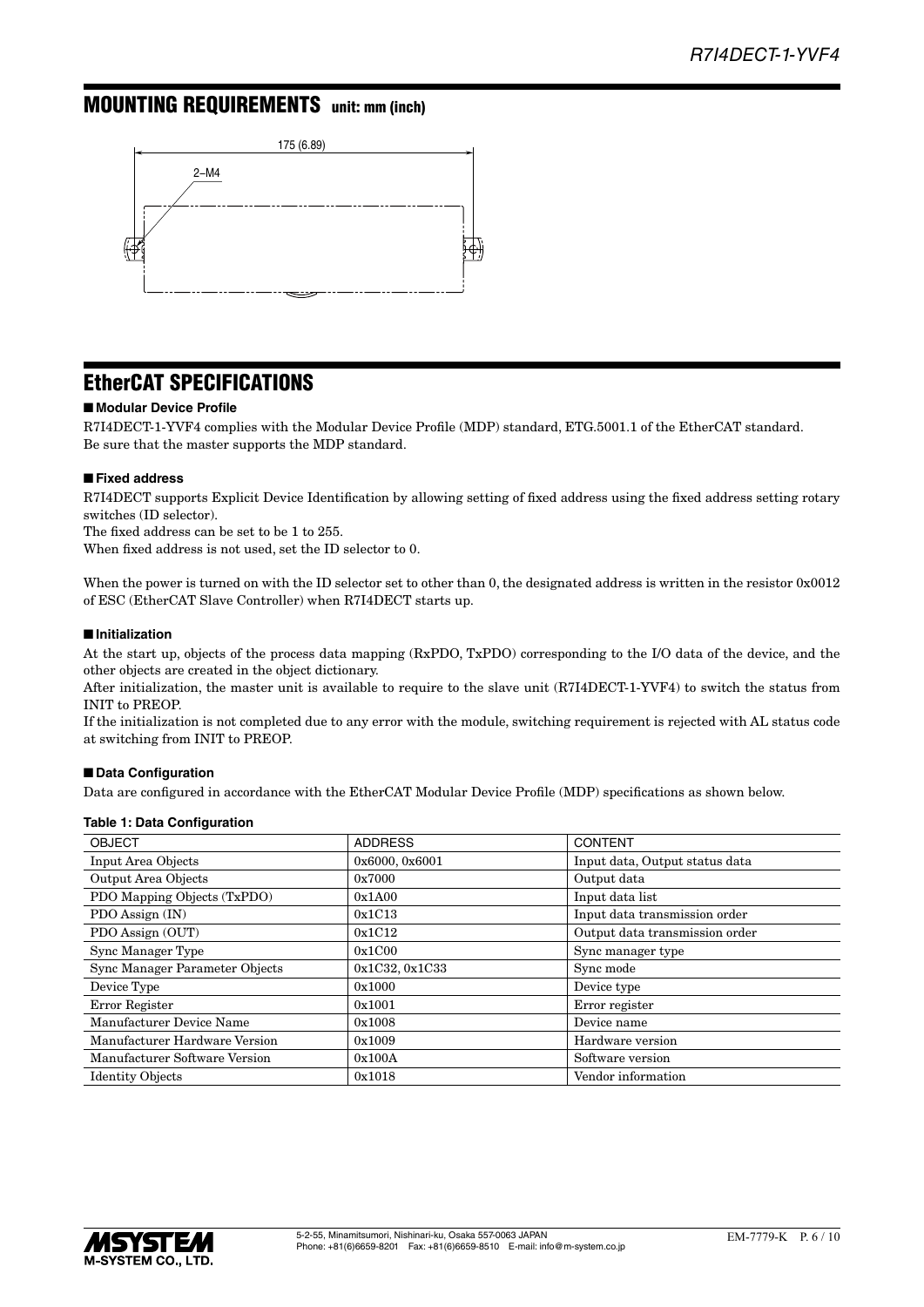# ■ **EtherCAT State**

EtherCAT defines four states of slave: INIT, PREOP, SAFEOP, and OP.

TxPDO (input configuration data) is updated only in the SAFEOP or OP state, and RxPDO (output configuration data) is updated only in the OP state.

The RUN LED turns on only in the OP state and input and output data are updated, while only input data is updated in the PREOP state.

### ■ **EtherCAT Diagnostics**

# **• AL Status Code**

When the slave (R7I4DECT) fails to receive a request from the master or when there is a problem with the slave during normal communication, an error code is set to registers 0x0134 and 0x0135 (AL Status Code) of ESC. The error codes that R7I4DECT uses are as shown below. (See Table 2.)

| <b>CODE</b> | <b>ERROR</b>                          |
|-------------|---------------------------------------|
| 0x0000      | No error                              |
| 0x0011      | Invalid requested state change        |
| 0x0012      | Unknown requested state               |
| 0x0013      | <b>BOOT</b> state not supported       |
| 0x0016      | Invalid MailBox configuration (PREOP) |
| 0x0017      | Invalid SyncManager configuration     |
| 0x001B      | SyncManager Watchdog Timeout          |
| 0x001D      | Invalid Output Configuration          |
| 0x001E      | Invalid Input Configuration           |
| 0x001F      | <b>Invalid Watchdog Configuration</b> |
| 0x0029      | FreeRun needs 3 Buffer mode           |

### **Table 2: Error Codes of AL Status Code**

### **• SDO Abort Code**

When the master attempts to access the object dictionary via SDO, if the slave (R7I4DECT) fails to receive SDO messages for any reason, R7I4DECT sends an error code (SDO Abort Code) to the master and denies its access. The following error codes are used.

|  | Table 3: Error Codes of SDO Abort Code |  |  |
|--|----------------------------------------|--|--|
|  |                                        |  |  |

| <b>CODE</b> | <b>ERROR</b>                                                                                |
|-------------|---------------------------------------------------------------------------------------------|
| 0x05030000  | Toggle bit not changed                                                                      |
| 0x05040001  | Client/Server command specifier not valid or unknown                                        |
| 0x05040005  | Out of memory                                                                               |
| 0x06010000  | Unsupported access to an object                                                             |
| 0x06010002  | Attempt to a read-only object                                                               |
| 0x06020000  | The object does not exist in the object directory                                           |
| 0x06070010  | Data type does not match, length of service parameter does not match                        |
| 0x06090011  | Sub-index does not exist                                                                    |
| 0x08000020  | Data cannot be transferred or stored to the application                                     |
| 0x08000022  | Data cannot be transferred or stored to the application because of the present device state |

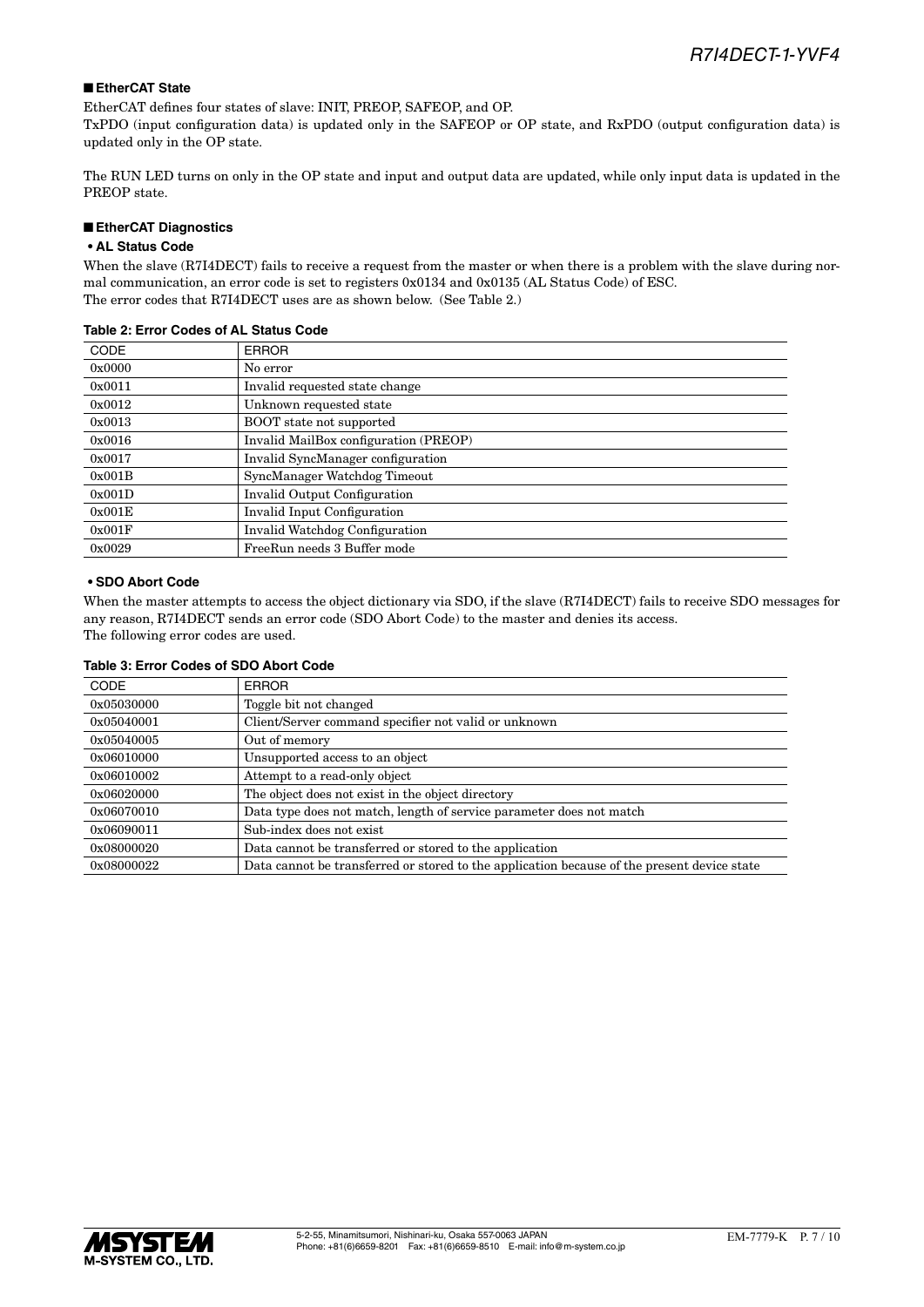# OBJECT DICTIONARY (DATA DESCRIPTION)

■ **Input Area Objects (Input Data Area: 0x6000, 0x6001)**

Input data is allocated to object 0x6000.

Input status data is allocated to object 0x6001. (Refer to ["I/O DATA DESCRIPTION" on page 10\)](#page-9-0) Sub-Indexes correspond to channel numbers.

# **Table 4: Sub-Index Configuration By Module Type**

| MODULE TYPE    | <b>INDEX</b> | SUB-INDEX | DATA TYPE | BIT | <b>ACCESS</b> | VALUE             | <b>CONTENT</b>           |
|----------------|--------------|-----------|-----------|-----|---------------|-------------------|--------------------------|
| Analog output, | 0x7000       |           | UINT8     | 8   | RO            |                   | Number of items          |
| 4 points       |              |           | UINT16    | 16  | RW            | <b>TRUE/FALSE</b> | First point output data  |
|                |              |           | UINT16    | 16  | RW            | <b>TRUE/FALSE</b> | Second point output data |
|                |              | 3         | UINT16    | 16  | RW            | <b>TRUE/FALSE</b> | Third point output data  |
|                |              | 4         | UINT16    | 16  | RW            | <b>TRUE/FALSE</b> | 4th point input data     |

### ■ **PDO Mapping Objects (Data List: 0x1600)**

# **• Objects 0x1600**

Output data list (RxPDO) is allocated to 0x1600.

In the data of RxPDO (0x1600), object index, sub-index, and the number of bit of each object, which is referred to, are stored. Object with the address starting with 0x7000 is referred to.

### **Table 5: Object Configuration For Output Data List**

| <b>INDEX</b> | SUB-INDEX | DATA TYPE | <b>BIT</b> | <b>ACCESS</b>        | <b>VALUE</b> | <b>CONTENT</b>                        |
|--------------|-----------|-----------|------------|----------------------|--------------|---------------------------------------|
| 0x1A00       |           | UINT8     |            | RO                   | 16           | Number of items                       |
| (TxPDO)      |           | UINT32    | 32         | R <sub>O</sub>       |              | aaaa: Index for output channel        |
|              |           | UINT32    | 32         | RO                   |              | bb: Sub-Index for output channel      |
|              |           |           |            | $\ddot{\phantom{a}}$ | 0xaaaabbcc   | cc: Number of bits for output channel |
|              | 16        | UINT32    | 32         | R <sub>O</sub>       |              |                                       |
|              | ົ         | UINT32    | 32         | R <sub>O</sub>       |              |                                       |

### ■ **PDO Assign Objects (Data Transmission Order, Output: 0x1C12, Input: 0x1C13)**

An allocation list for RxPDO and an allocation list for TxPDO are allocated to 0x1C12 and 0x1C13, respectively. The indexes stored in 0x1C12 and 0x1C13 are placed in the order they are actually transmitted via PDO.

#### **Table 6: Object Configuration For PDO Allocation Lists**

| <b>INDEX</b> | SUB-INDEX | DATA TYPE | <b>BIT</b> | <b>ACCESS</b> | VALUE                             | CONTENT         |
|--------------|-----------|-----------|------------|---------------|-----------------------------------|-----------------|
| 0x1C12       |           | UINT8     |            | $_{\rm RW}$   | $0 - 1$                           | Number of items |
|              |           | UINT16    | 16         | RW            | 0x1600                            | Output data     |
| 0x1C13       |           | UINT8     |            | RW            | $0 - 1$                           | Number of items |
|              |           | UINT16    | 16         | RW            | $\overbrace{\phantom{123221111}}$ | Unused          |

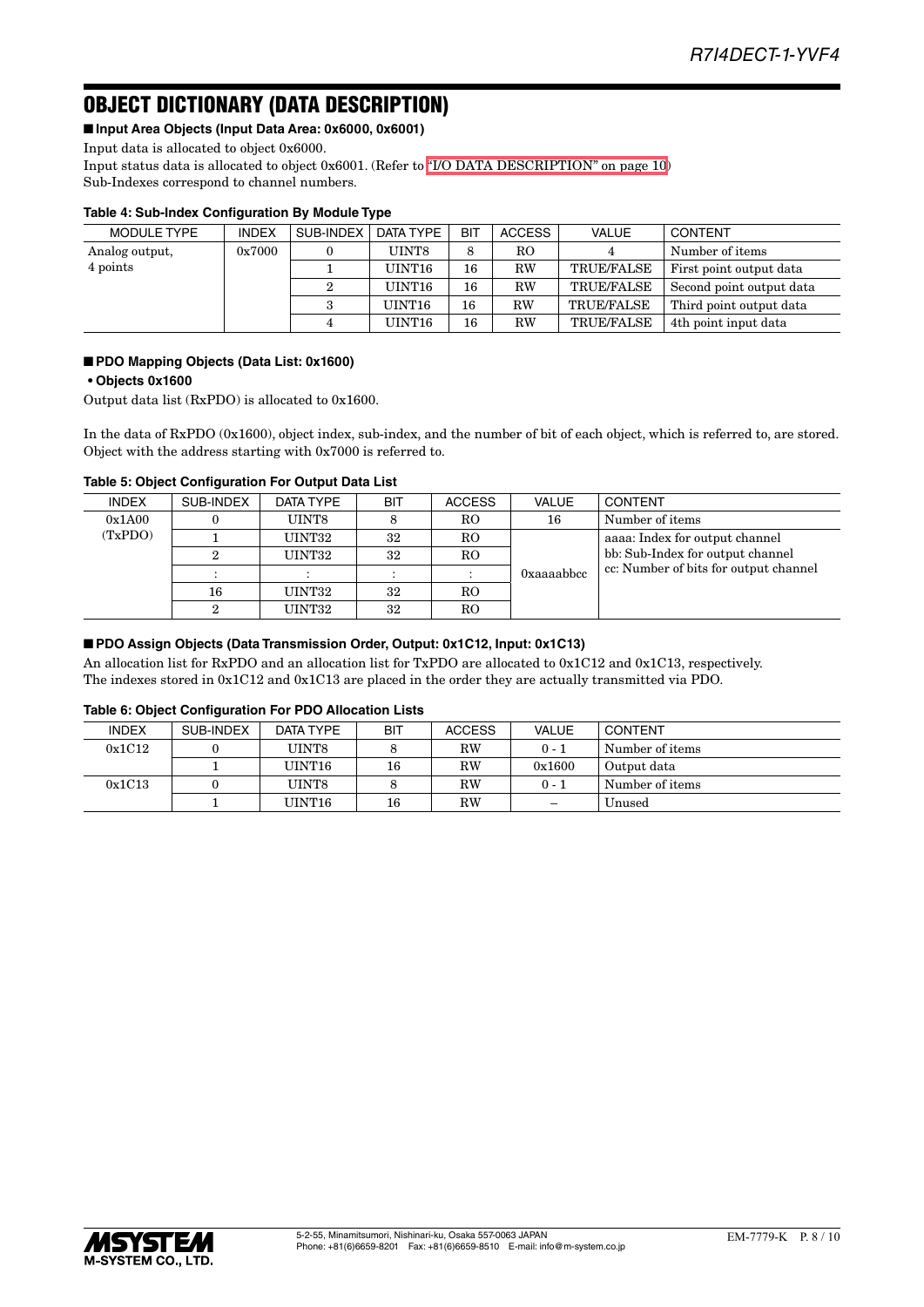### ■ Sync Manager Type (0x1C00)

Sync Manager Type is allocated to object 0x1C00 based on the EtherCAT specification.

| <b>INDEX</b> | SUB-INDEX | DATA TYPE | <b>BIT</b> | <b>ACCESS</b>  | VALUE | <b>CONTENT</b>      |
|--------------|-----------|-----------|------------|----------------|-------|---------------------|
| 0x1C00       |           | UINT8     |            | RO             |       | Number of items     |
|              |           | UINT8     |            | RO             |       | Mailbox Write       |
|              |           | UINT8     |            | R <sub>O</sub> |       | Mailbox Read        |
|              |           | UINT8     |            | RO             |       | Process Output Data |
|              |           | UINT8     |            | RO             | 4     | Process Input Data  |

#### **Table 7: Object Configuration For Sync Manager Type**

#### ■ Sync Manager Parameter Objects (0x1C32, 0x1C33)

In R7I4DECT, objects 0x1C32 and 0x1C33 do not exist, as the value of Sync Manager Parameter is fixed. R7I4DECT supports Free Run mode only as the Sync mode. Note that Distributed Clock (DC) mode is not supported.

#### ■ **Device Type (0x1000)**

The device type of this unit is allocated to object 0x1000. The device type is 5001.

#### **Table 8: Object Configuration For Device Type**

| <b>INDEX</b>   | $\sqrt{2}$<br><b>DATA</b><br>VUL | <b>DIT</b><br>ווס | $\sim$  | $\overline{\phantom{a}}$<br>JAI.<br>── | $\bigcap_{n=1}^{\infty}$<br>эN<br>⊢N⊦ |
|----------------|----------------------------------|-------------------|---------|----------------------------------------|---------------------------------------|
| :1000<br>7۳. . | <b>TITAIMOO</b><br>104           | $\Omega$<br>υz    | D<br>πU | 5001                                   | -<br>type<br>100                      |

#### ■ **Error Register (0x1001)**

R7I4DECT does not use Object 0x1001.

#### ■ **Manufacturer Device Name (0x1008)**

The device name is allocated to object 0x1008 in String form.

#### **Table 9: Object Configuration For Device Name**

| <b>INDEX</b> | TVDE<br><b>DATA</b> | <b>BIT</b> | 0.0000<br>- 00<br>∼ | VALUE<br>_______                  | TENT<br>١N      |
|--------------|---------------------|------------|---------------------|-----------------------------------|-----------------|
| 0x1008       | זחר                 | ດດ<br>υZι  | RC                  | VVF4<br>$\alpha$ m<br>חת<br>) H.A | Model<br>number |

#### ■ Manufacturer Hardware Version (0x1009)

The hardware device version of this unit is allocated to object 0x1009 in String form. The format of version is "n.nn."

#### **Table 10: Object Configuration For Hardware Version**

|                      | __               |                     |                                     |                                                                         |                     |
|----------------------|------------------|---------------------|-------------------------------------|-------------------------------------------------------------------------|---------------------|
| INDE)                | $\sqrt{2}$<br>10 | <b>DIT</b><br>וס    |                                     | VAI<br>JF                                                               | 17.77<br>- N I<br>ш |
| 1009ء<br>$-127$<br>. | חד               | ິດເ<br>ບ∠<br>$\sim$ | $\mathbf{D}$<br>πc<br>$\sim$ $\sim$ | $\overline{\phantom{a}}$<br>n.nr<br>the contract of the contract of the | versior             |

#### ■ Manufacturer Software Version (0x100A)

The software version of this unit is allocated to object 0x100A in String form. The format of version is "n.nn."

#### **Table 11: Object Configuration For Software Version**

| <b>INDEX</b>            | voc:<br><b>DATA</b> | <b>BIT</b>     | $\sim$<br>ULOU<br>n. | VALUE | <b>NTENT</b><br>ж                                     |
|-------------------------|---------------------|----------------|----------------------|-------|-------------------------------------------------------|
| 0x100A<br>$\sim$ $\sim$ | זחר                 | $\Omega$<br>υZ | <b>RO</b>            | n.nn  | -<br>version !<br>$\cdots$<br>50.<br><b>a</b> ic<br>. |